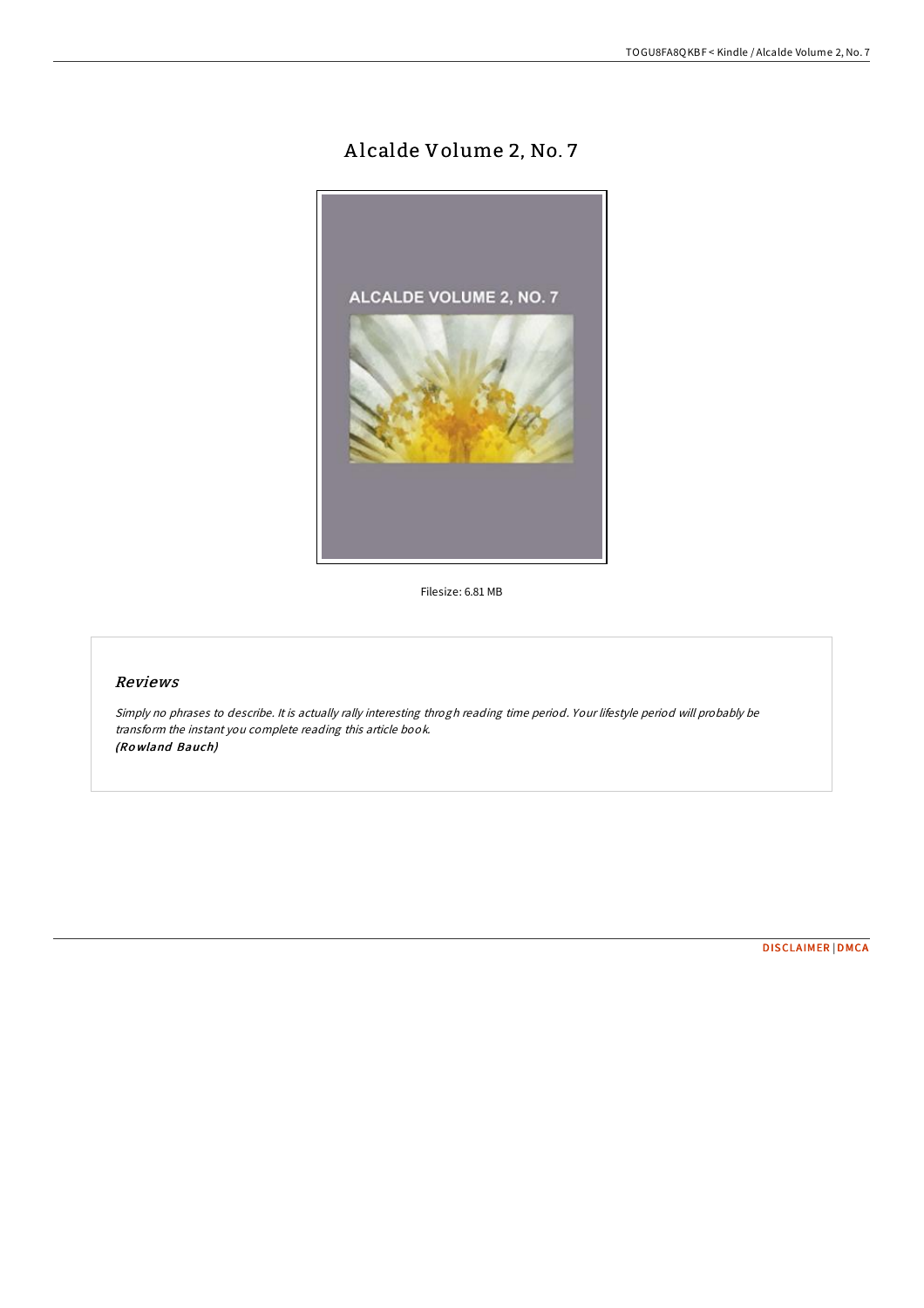## ALCALDE VOLUME 2, NO. 7



Rarebooksclub.com, United States, 2013. Paperback. Book Condition: New. 246 x 189 mm. Language: English . Brand New Book \*\*\*\*\* Print on Demand \*\*\*\*\*.This historic book may have numerous typos and missing text. Purchasers can usually download a free scanned copy of the original book (without typos) from the publisher. Not indexed. Not illustrated. 1914 edition. Excerpt: .of the people of the State for the University. Two things, however, suggest themselves as being desirable in a far-seeing plan, for the University s welfare. First, I would insist upon all the permanent buildings on the campus being architecturally beautiful and harmonious in addition to being substantial and adequate. The irregularity of architecture of the various buildings on the campus almost destroys the effect of whatever beauty the individual buildings have; a condition that could be gradually remedied if a definite architectural plan for the buildings of the future were adopted and perseveringly adhered to. Secondly, I would seriously study the question of co-education. Whatever advantages the co-educational system may have, and they are many, to it I attribute in a large measure the lack of serious scholarships in the University and the acuteness of the social problems that have arisen in the student body. Because of it, many persons of both sexes come to the University as they would go to the leading hotel of a fashionable winter-resort; to carve out social careers for themselves and spend nine pleasant months in delightful idleness. To call such people students is a contradiction in terms; for most of them enter the University through the easy door of affiliated schools and leave it by the urgent way of the Dean s office. For the short time they are here, however, they do an untold amount of harm, both to themselves, the students, and the University...

 $\mathbb{R}$ Read Alcalde Volume 2, No. 7 [Online](http://almighty24.tech/alcalde-volume-2-no-7-paperback.html)  $\qquad \qquad \blacksquare$ Do wnload PDF [Alcald](http://almighty24.tech/alcalde-volume-2-no-7-paperback.html)e Volume 2, No. 7